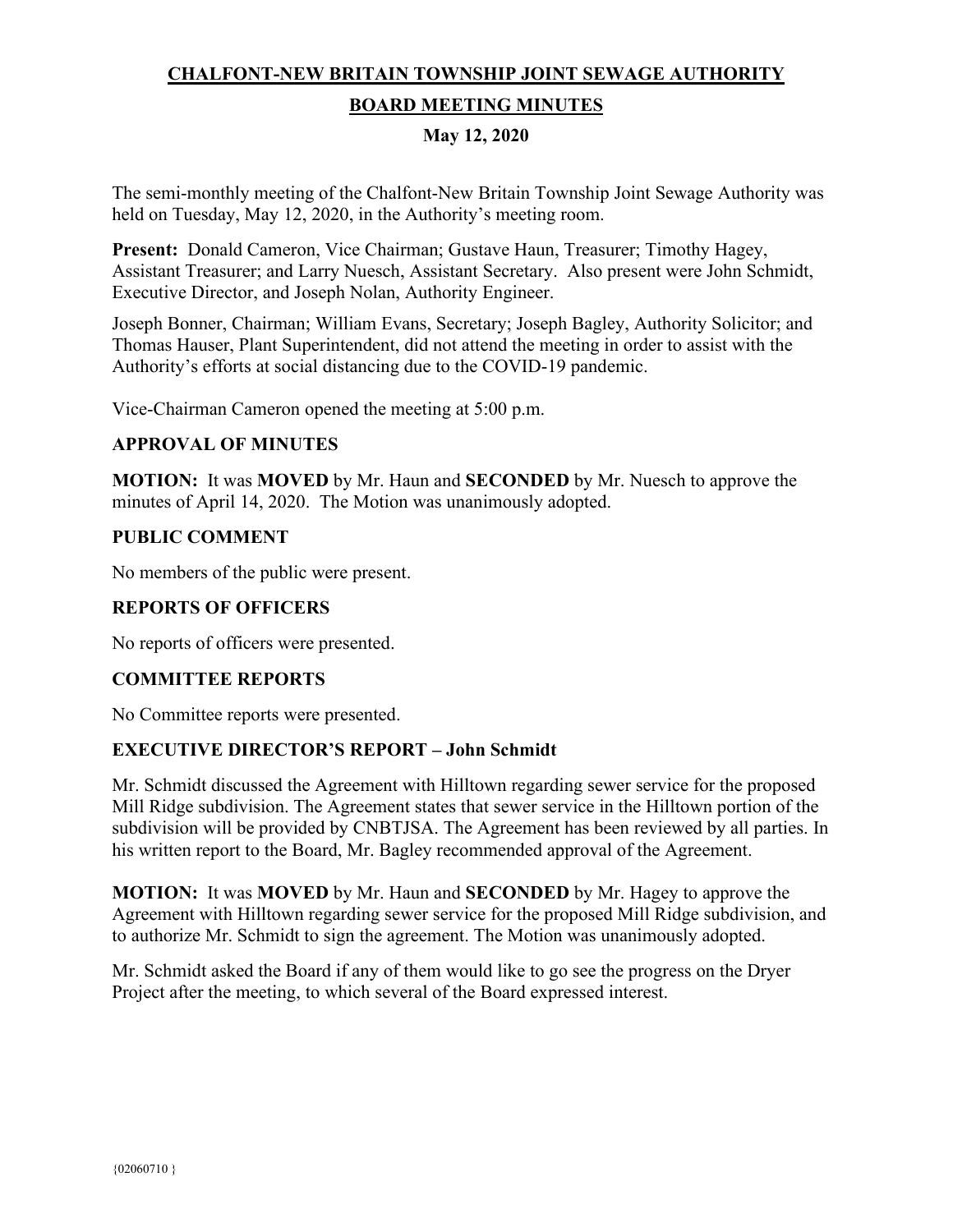#### **SUPERINTENDENT'S REPORT**

Mr. Hauser was not in attendance but had provided a written report in advance to the Board for the month of April. A summary of the report is as follows:

April 2020-

Treatment plant operations were almost normal, except for one high effluent TSS due to an overnight failure of a cross-collector motor on Clarifiers 4A/4B, which resulted in an excursion for monthly TSS. All other parameters were in compliance with its NPDES permit.

Precipitation: 6.10 inches Average Daily Flow: 5.60 MGD Peak Day Flow: 11.56 MG

In the plant, repairs continued on #4 Aerator in the Oxidation Ditch, motor and wiring were replaced on Cross-Collector 4A/4B, and the repaired grit & grease blower was installed. For the new dryer project, new conveyors are being installed. The Authority staff continues its efforts to work with and around the contractors' work to facilitate hauling of dewatered sludge cake to the composting operation. A temporary belt conveyor is being used, which also had some mechanical issues that needed repair.

In the collection system, routine pump station maintenance and vehicle maintenance was performed. The Cycle B deduct meter list was read. Manholes in County Line Road are in the process of being opened and inspected in preparation for the upcoming PennDOT paving project.

Mr. Cameron asked a question regarding the high effluent TSS, which Mr. Schmidt then discussed.

# **ENGINEER'S REPORT**

Mr. Nolan updated the Board on the Dryer Installation Project. Conveyors have been delivered and installed. All Gryphon Dryer equipment was delivered last week. All contractors are now onsite, including Gryphon personnel, and work is proceeding nicely and on schedule. Mr. Nolan reviewed the Payment Estimates for both Eastern Environmental, and BSI.

Mr. Nolan updated the Board on the Pump Station No. 4 Project. Progress has been slowed somewhat by the pandemic, as one of the next steps is to contact and meet with property owners about obtaining easements.

Mr. Nolan presented and reviewed Requisition No. 252 for Capital Improvements in the amount of \$373,351.85 representing work on Pump Station #4, and the Biosolids Dryer Project.

**MOTION:** It was **MOVED** by Mr. Haun and **SECONDED** by Mr. Cameron to approved requisition No. 252 in the amount of \$373,351.85. The Motion was unanimously adopted.

# **SOLICITOR'S REPORT**

Mr. Bagley was not in attendance and had submitted a written report regarding the Hilltown agreement, which was previously discussed.

#### **TREASURER'S REPORT – Gustave Haun**

Mr. Haun reviewed the General Operating Expenses for the month of \$232,504.34 along with the previously-approved Capital Improvements Requisition No. 252 in the amount of \$373,351.85,